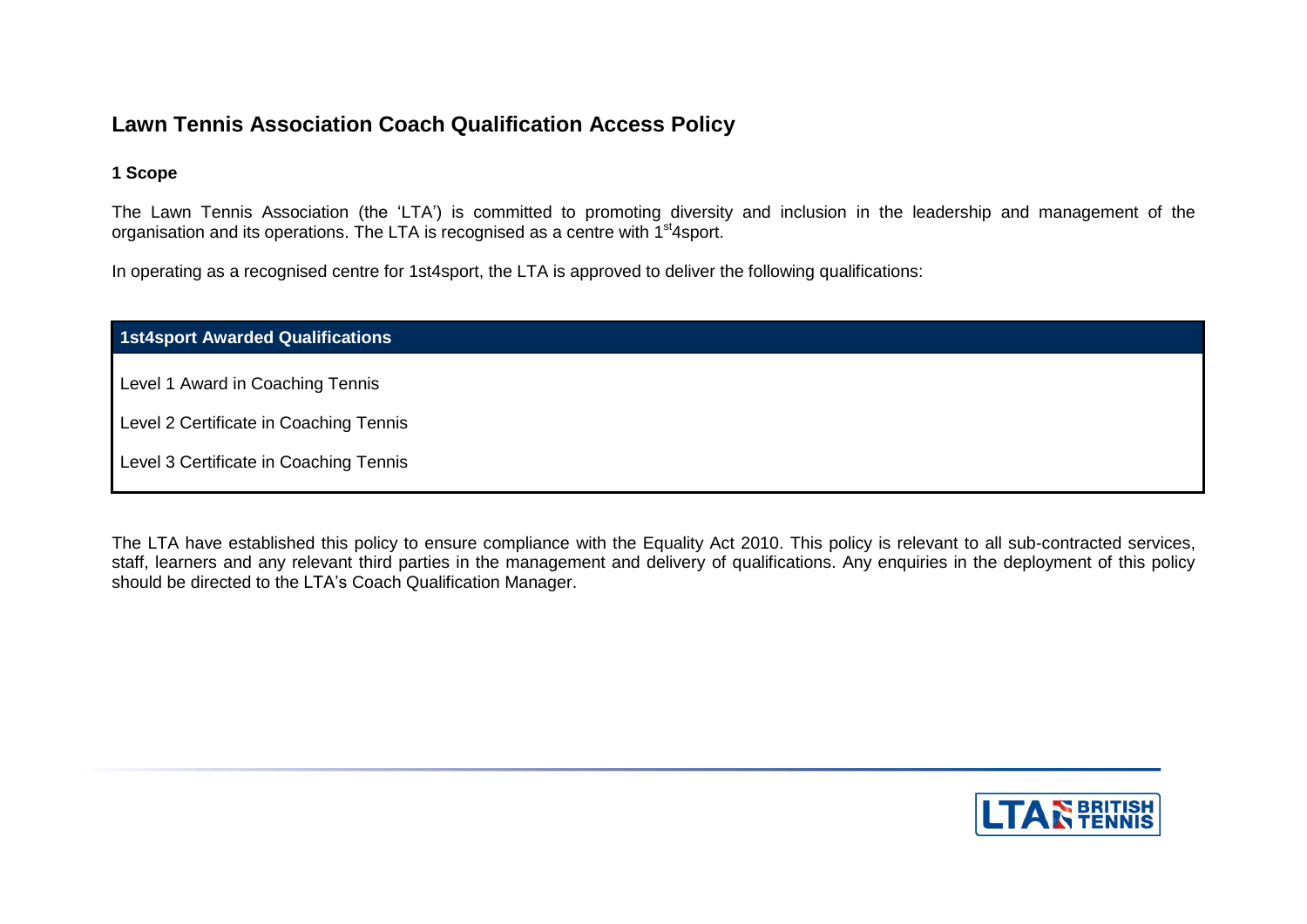The LTA have a commitment to provide access for learners with particular needs to prevent discrimination in the delivery of qualifications in accordance with the Equality Act 2010.

The LTA therefore ensure accessible services, making reasonable adjustments and applying special consideration is enforced, where this is required, to facilitate learners in the completion of qualifications as independently as possible.

Access arrangements ensure that reasonable adjustments and special considerations reduce substantial disadvantage caused due to a learner's disability or difficulty.

| <b>Access Type</b>                            | <b>Definition</b>                                                                                                                                                                                                                                                                                                                                                                                                                                                                                                                                                                                                                                                                           |  |
|-----------------------------------------------|---------------------------------------------------------------------------------------------------------------------------------------------------------------------------------------------------------------------------------------------------------------------------------------------------------------------------------------------------------------------------------------------------------------------------------------------------------------------------------------------------------------------------------------------------------------------------------------------------------------------------------------------------------------------------------------------|--|
| <b>Reasonable</b><br>adjustment<br>definition | Reasonable adjustments are any arrangements made prior to the delivery of a qualification, course or workshop to<br>reduce the effect of a permanent, long-term or temporary disability, a learning difficulty, illness or indisposition,<br>permanent disability or difficulty that places a learner at a substantial disadvantage.<br>These arrangements are required to be authorised by the awarding organisation. It is confirmed that the awarding<br>organisation 1st4sport manage all reasonable adjustment requests for 1st4sport qualifications.                                                                                                                                  |  |
| <b>Special</b><br>consideration<br>definition | Special consideration is the implementation of arrangements during or after the delivery of a qualification, course or<br>workshop to enable those with temporary difficulties to have their situation considered. Specifically where learners are<br>required to be assessed, special consideration may enable learners who have been disadvantaged or were unable to<br>attend specific components due to emotional/physical difficulties or adverse circumstances.<br>These arrangements are required to be authorised by the awarding organisation. It is confirmed that the awarding<br>organisation 1st4sport manage all special consideration requests for 1st4sport qualifications. |  |

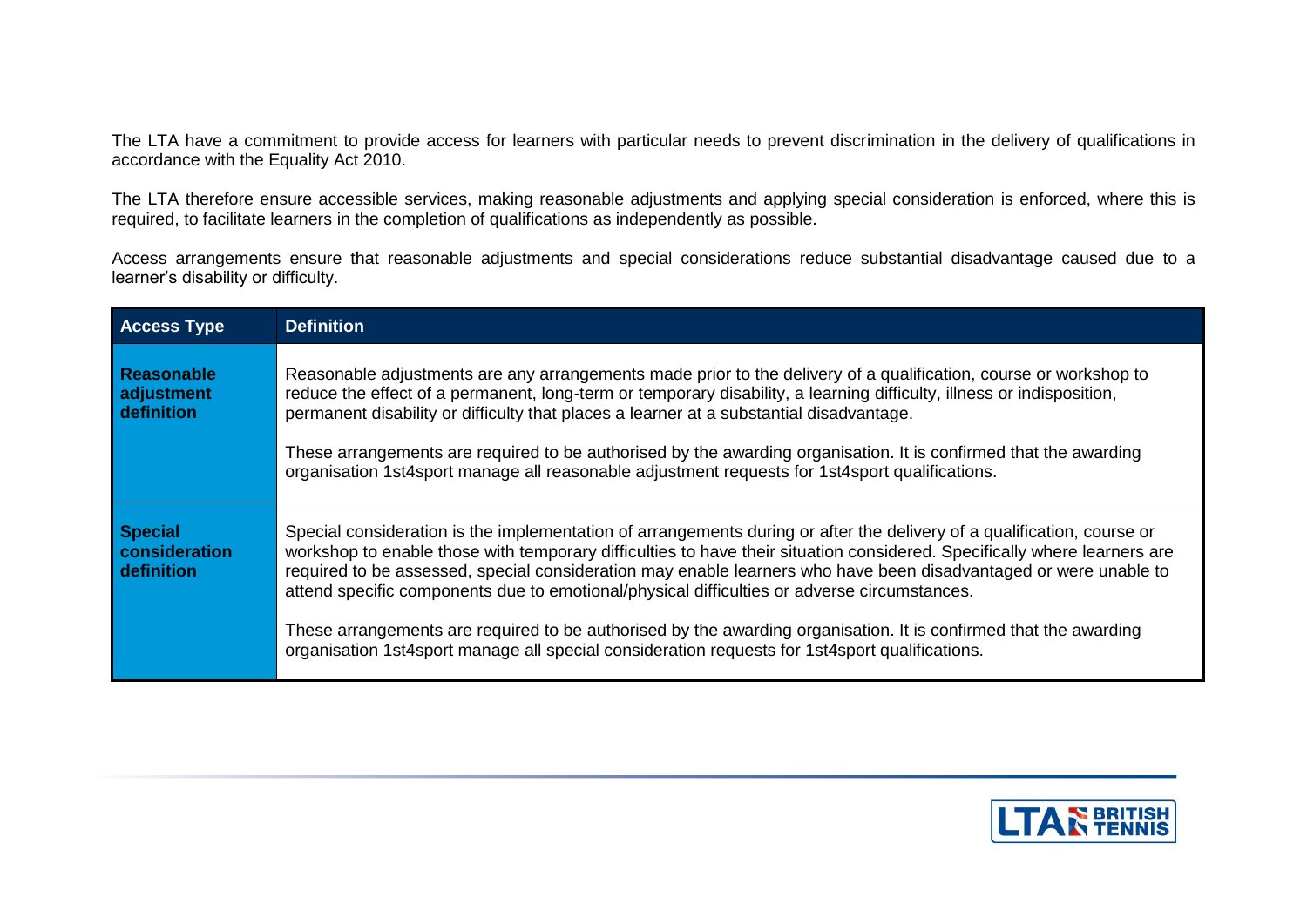### **2 Access Arrangements**

The LTA are committed to helping learners to managing their individual situation; creating an accessible learning and assessment environment for all. In order for this to be achieved, the LTA aims to identify learners' particular requirements and requests for the provision of access arrangements at an early stage. To ensure access to fair delivery and assessment and treating all learners equally, the LTA intends to:

- ensure the access to fair assessment statement and practice are understood and complied with by all relevant staff and also by learners
- promote equality within each learning programme and in the conduct of any assessment
- adhere to related procedures and regulations regarding reasonable adjustments and special consideration; requesting permission to grant these for each learner from 1st4sport after providing appropriate evidence to support each case
- ensure buildings and assessment sites used for delivery and assessment are accessible to all learners, as far as is practicable
- ensure appropriate equipment/personnel (including technological equipment or any assistant personnel, i.e. reader, scribe, practical assistant, etc.) is available for selected adjustments to delivery and assessment
- use assistive equipment or staff within the reasonable adjustments framework, as outlined by 1st4sport without disadvantaging others who are not affected by particular requirements.

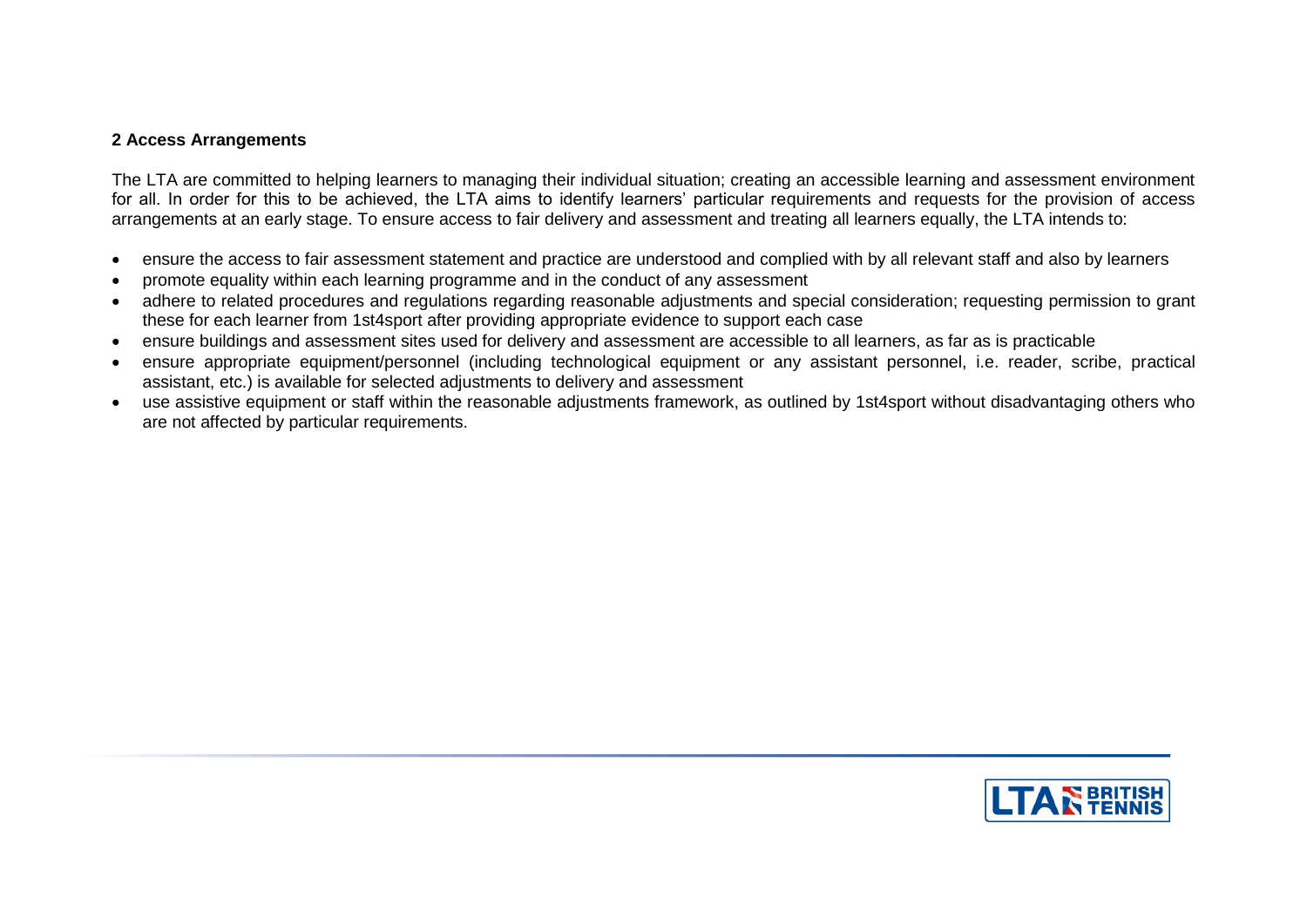# **3 Access Request Procedure**

The following procedure is relevant to all those registered onto a 1st4sport awarded qualification, course or workshop.

| <b>Stage</b> | <b>Reasonable Adjustments</b>                                                                                                                                                                                                                                                                                                                                                                                                                                                                                                                                                                                                                                                                                                                                                                                                                                                                                                      | <b>Special Considerations</b>                                                                                                                                                                                                                                                                                                                                                                                                                                                                                                                                                                                                                                                                                                                                                                                        |  |
|--------------|------------------------------------------------------------------------------------------------------------------------------------------------------------------------------------------------------------------------------------------------------------------------------------------------------------------------------------------------------------------------------------------------------------------------------------------------------------------------------------------------------------------------------------------------------------------------------------------------------------------------------------------------------------------------------------------------------------------------------------------------------------------------------------------------------------------------------------------------------------------------------------------------------------------------------------|----------------------------------------------------------------------------------------------------------------------------------------------------------------------------------------------------------------------------------------------------------------------------------------------------------------------------------------------------------------------------------------------------------------------------------------------------------------------------------------------------------------------------------------------------------------------------------------------------------------------------------------------------------------------------------------------------------------------------------------------------------------------------------------------------------------------|--|
| Stage 1:     | Each learner must request reasonable adjustments from the<br>LTA at the application stage. Failure to do so may impact<br>upon the ability to put arrangements in place in time.<br>This information will be passed to the Coach Qualification<br>Manager who will evaluate the request and will liaise with<br>the learner to validate their difficulty/disability and to ensure<br>the relevant reasonable adjustments are identified.<br>At this stage, the learner must provide all necessary<br>evidence (medical evidence/certification, diagnostic test<br>results, a testimony from the invigilator/tutor/assessor or any<br>other appropriate professional person who is familiar with<br>the learner) to support their request. The Coach<br>Qualification Manager will then forward validated requests<br>to 1st4sport. For invalidated outcomes, no further action will<br>be taken and the learners will be informed. | The learner must request all special considerations by<br>contacting the LTA Coach Qualification Manager within 20<br>working days of the need for consideration arising. Failure to<br>do so will render the request invalid.<br>The Coach Qualification Manager will evaluate the need for<br>the special consideration. At this stage, the learner must<br>provide all necessary evidence (medical<br>evidence/certification, diagnostic test results, a testimony<br>from the invigilator/tutor/assessor or any other appropriate<br>professional person who is familiar with the learner) to<br>support their request. The Coach Qualification Manager will<br>then forward validated requests to 1st4sport. For invalidated<br>outcomes, no further action will be taken and the learners will<br>be informed. |  |
| Stage 2:     | 1st4sport will review the requests in accordance with the standard procedure and communicate outcomes to the LTA; who in<br>turn communicates this to the learner.                                                                                                                                                                                                                                                                                                                                                                                                                                                                                                                                                                                                                                                                                                                                                                 |                                                                                                                                                                                                                                                                                                                                                                                                                                                                                                                                                                                                                                                                                                                                                                                                                      |  |
| Stage 3:     | The Coach Qualification Manager will ensure all reasonable adjustments and special considerations are implemented in<br>accordance with outcomes confirmed by 1st4sport. They will evaluate the implementation and audit all outcomes. All records<br>relating to the application, relevant evidence and monitoring forms are securely retained for a minimum of five years.                                                                                                                                                                                                                                                                                                                                                                                                                                                                                                                                                       |                                                                                                                                                                                                                                                                                                                                                                                                                                                                                                                                                                                                                                                                                                                                                                                                                      |  |